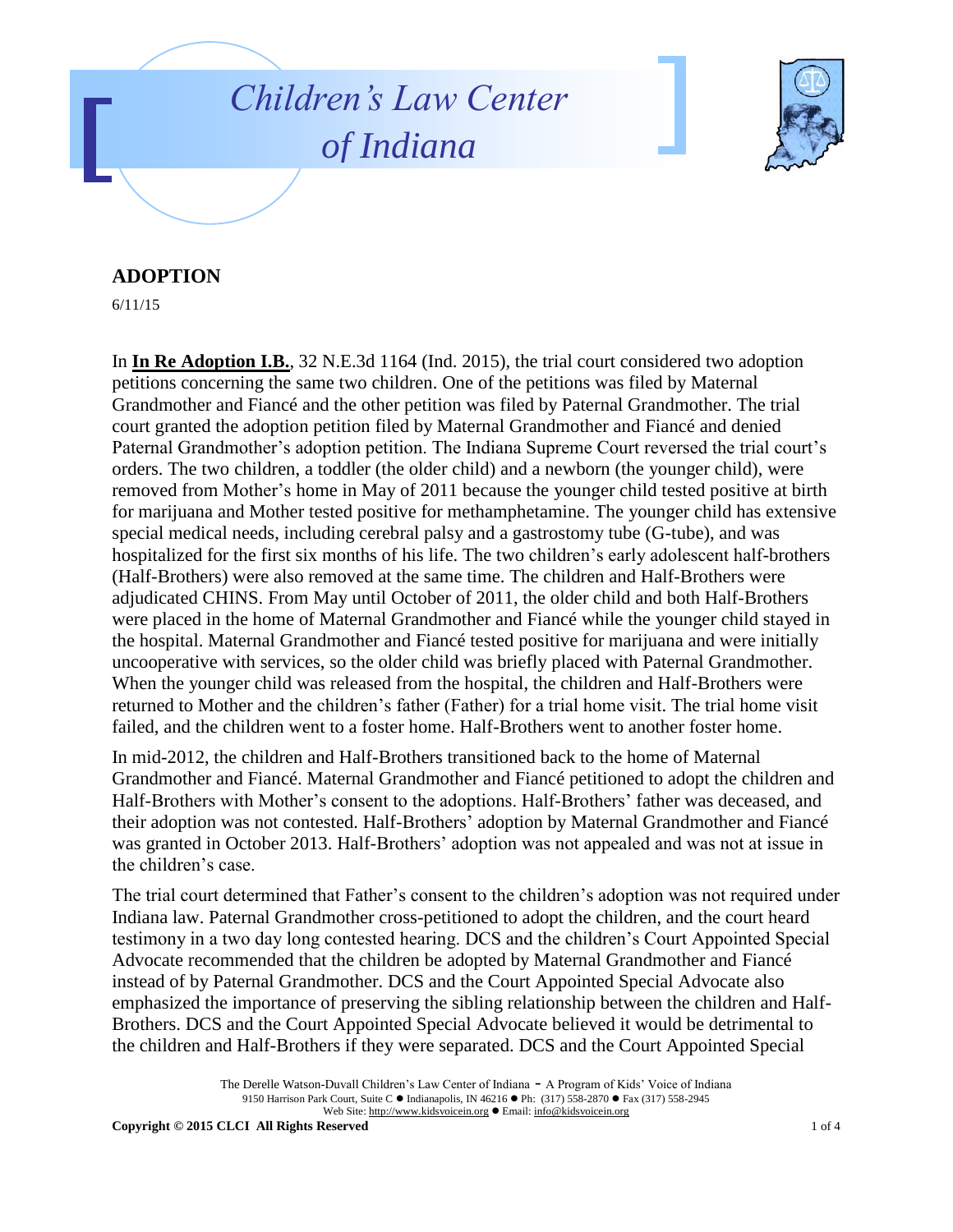Advocate also had reservations about Paternal Grandmother as the adoptive parent for the children, despite her good relationship with the children.

The Court summarized the following evidence about the situation of Maternal Grandmother and Fiancé: (1) they had proactively sought out G-tube training early in the case; (2) their house had three bedrooms; (3) because they worked different schedules, they needed third-party childcare only three half-days per week; (4) both of their employers offered significant flexibility for accommodating the younger child's frequent doctor appointments; (5) they had attended substance abuse counseling, and had been drug-free for nearly two years, confirmed by random testing; (6) Fiancé had a felony conviction for armed robbery in Iowa in 1989, and had also been convicted of burglary twice in Illinois, serving prison time in both states; (7) Maternal Grandmother had pled guilty in 1997 to Class D felony neglect of a dependent, resulting in a two-year suspended sentence, for failing to report her ex-husband's molestation of the children's Mother. Id. at 1166-68. The Court observed that both Maternal Grandmother and Fiancé testified on direct and cross-examination about their criminal histories, but none of the parties specifically argued that Maternal Grandmother's conviction was an absolute bar to her adopting the children. Id. at 1168. (IC 31-19-11-1(c)(15) states that a trial court may not grant an adoption if the petitioner has been convicted of neglect of a dependent).

The Court summarized the following evidence about Paternal Grandmother's situation: (1) she had been passive and disengaged during the CHINS case, never obtaining G-tube training, nor attempting to do so until it became an issue in the case; (2) as a working single parent, she would need to rely heavily on third-party childcare, but had not adequately investigated her options, especially because childcare would be particularly challenging since any provider would need Gtube training; (3) at least once she had lacked adequate food; (4) her home had only two bedrooms; (5) her work schedule was generally less suited to raising children in that her ability to take important phone calls at work was restricted and she received only five days' paid leave per year so that accommodating the younger child's frequent medical appointments would be difficult. Id. at 1167. The Court observed that the trial court's greatest concern, reflected three times in its findings, was with Paternal Grandmother's poor judgment about the children's Father. Id. The Court noted: (1) in the fall of 2012, Father had beaten Mother so severely that Mother could barely breathe and needed emergency medical care, but Paternal Grandmother, who arrived at the motel where Mother and Father were staying after the beating, did not call the police; (2) Maternal Grandmother and Fiancé reported the beating after Mother showed up at their home in a severely injured state and they took Mother to the hospital; and (3) Paternal Grandmother had briefly allowed Mother and Father to live together with her despite her knowledge of a protective order. Id. The Court observed the trial court's findings reflected its concern that Paternal Grandmother would permit the children to have detrimental contact with Father, and that Paternal Grandmother would fail to preserve the children's relationship with Maternal Grandmother and Fiancé. Id.

The trial court entered sua sponte findings of fact and conclusions of law, finding that it was in the children's best interests to be adopted by Maternal Grandmother and Fiancé, based partly on their success in working with the younger child's special needs and the desirability of keeping the children and Half-Brothers in the same home. The trial court also found that Maternal Grandmother's 1997 criminal neglect of a dependent conviction was not dispositive of her ability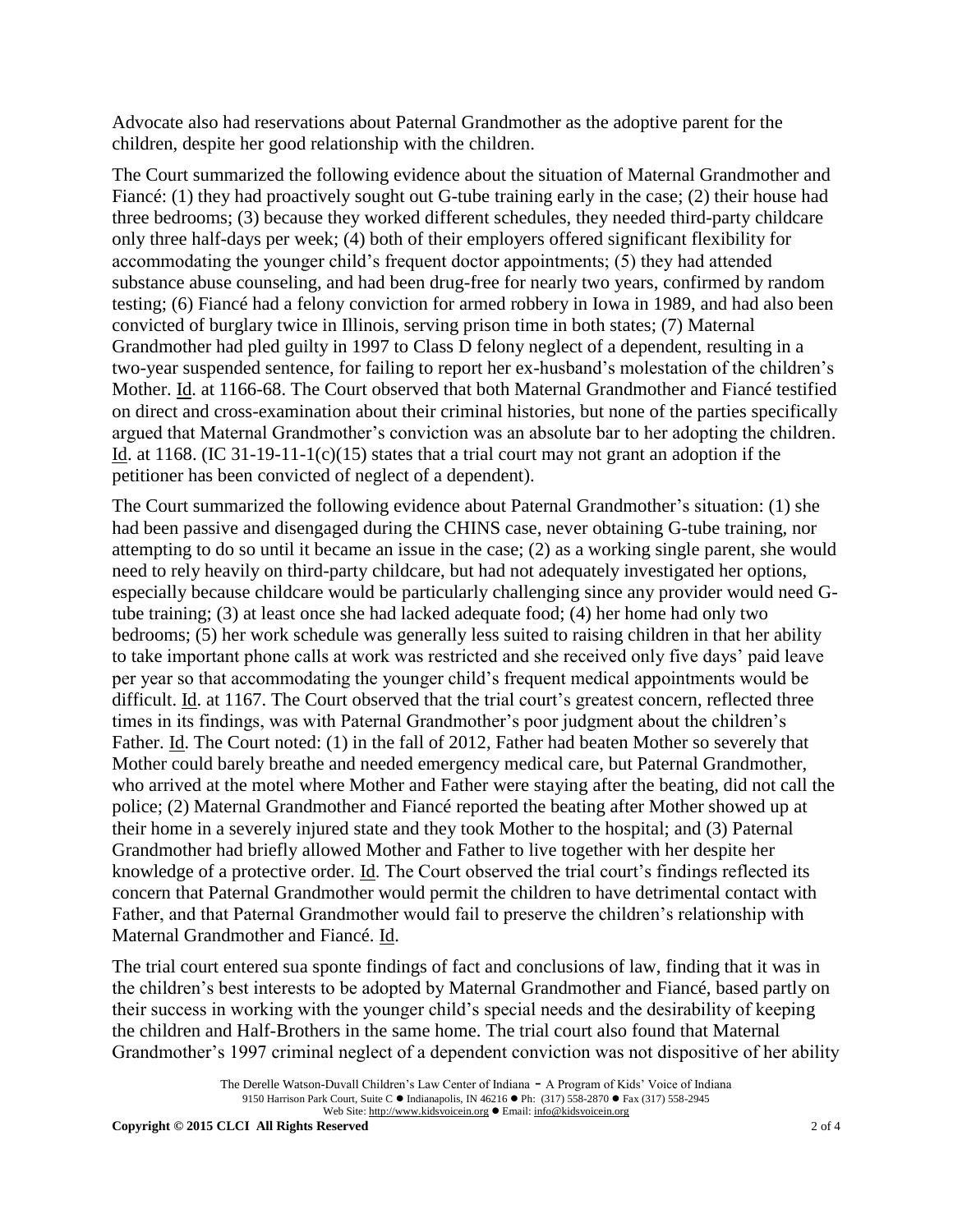to care for the children. The trial court granted the adoption petition filed by Maternal Grandmother and Fiancé and denied Paternal Grandmother's adoption petition. Paternal Grandmother appealed, arguing for the first time that Maternal Grandmother and Fiancé were barred from adopting the children because of their disqualifying felony convictions. (IC 31-19- 11(c) states that a court may not grant an adoption if a petitioner has been convicted of neglect of a dependent (IC 35-46-1-4(a)(1) and IC 35-46-1-4(a)(2)) or if a petitioner has a felony conviction involving a weapon unless the conviction did not occur within the past five years). In response, Maternal Grandmother and Fiancé argued that the best-interests analysis favored them, that Fiancé's criminal convictions were not an absolute bar because they were more than five years old, and that the trial court specifically determined that Maternal Grandmother's neglect of a dependent conviction was not dispositive. DCS responded that the statutory bar on Maternal Grandmother's adoption constituted an "irrebuttable presumption" that, as applied, would violate the due process rights of Maternal Grandmother, Fiancé, and the children, and also would frustrate the best-interests purposes of the adoption statutes.

The Court of Appeals affirmed the trial court's judgment at In Re Adoption of I.B., 19 N.E.3d 784 (Ind. Ct. App. 2014), holding that IC 31-19-11-1(c) was unconstitutional as applied, amounting to an irrebuttable presumption in violation of due process. Id. at 790-91. Paternal Grandmother sought transfer, which the Indiana Supreme Court granted. The Court of Appeals opinion was vacated.

**The Supreme Court found that IC 31-19-11-1 is constitutional because its prohibitions are rationally related to the classifications they draw.** Id. at 1169. The Court noted the trial court's constitutional challenges must be reviewed de novo, citing Lock v. State, 971 N.E.2d 71, 74 (Ind. 2012). I.B. at 1169. The Court opined that the Court of Appeals' inclination to keep the children and Half-Brothers together in the only long-term home they have ever known was understandable, but its rationale could not be squared with controlling United States Supreme Court precedent. Id. at 1170. Quoting Michael H. v. Gerald D., 491 U.S. 110, 122, 109 S.Ct. 2333, 105 L.Ed.2d 91 (1989), the Supreme Court noted that " the Due Process Clause affords only those protections so rooted in the traditions and conscience of our people as to be ranked as fundamental." I.B. at 1170. The Court found that IC 31-19-11-1 does not target a "fundamental" right. Id. The Court said that declaring IC 31-19-11-1 violated Due Process because it lacked an *ad hoc* best-interests exception would effectively elevate best interests into a constitutional doctrine, which was a step the Court was unwilling to take. Id.

The Court opined that the United States Supreme Court has tacitly abandoned the "irrebuttable presumption" doctrine and last used it to invalidate a statute over forty years ago (multiple citations omitted). Id. at 1170 n.2. The Court found there was no constitutional defect in barring adoptions by petitioners with felony child-neglect convictions. Id. at 1170. Quoting Lindley for Lindley v. Sullivan, 889 F.2d. 124, 132 ( $7<sup>th</sup>$  Cir.1989), the Court observed that statutory classifications that neither violate a fundamental right not discriminate against a suspect class are reviewed only for "whether the statute is rationally related to legitimate legislative goals." I.B. at 1170. The Court noted that "there is no fundamental right to adopt" because the adoption process depends on so many variables, and that convicted felons are not a protected class, citing Baker v. State, 747 N.E.2d 633, 638 (Ind. Ct. App. 2001), *trans. denied*. I.B. at 1170-71. The Court opined that distinguishing between child-neglect felons and non-felons was rationally related to